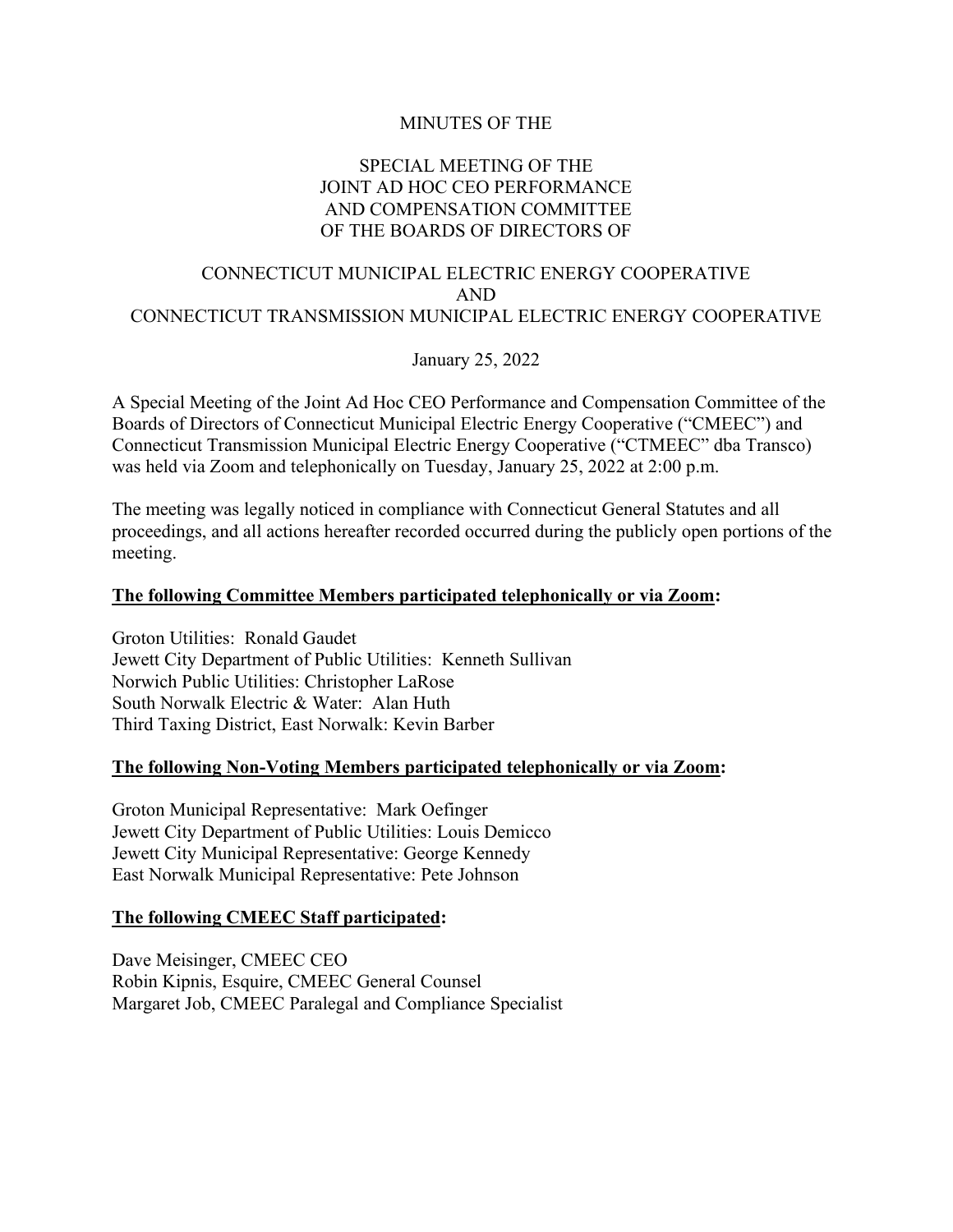# **Others participating telephonically or via Zoom:**

Dave Silverstone, Esquire, Municipal Electric Consumer Advocate

Ms. Job recorded.

Committee Chair Kevin Barber called the meeting to order at 2:01 p.m. noting for the record that today's meeting is being held telephonically and via Zoom. He asked participants to state their names when speaking for clarity of the record.

## **Specific Agenda Item**

## **A Public Comment Period**

No public comment was made.

## **B Roll Call**

Ms. Job conducted roll call with each participant responding individually as their names were called. Committee Chair Barber confirmed a quorum of this Committee was present.

## **C Approve the Minutes of the January 18, 2022 Special Meeting of the Ad Hoc CEO Performance and Compensation Committee**

**A motion was made by Committee Member Ronald Gaudet, seconded by Committee Member Alan Huth to approve the Minutes of the January 18, 2022 Meeting of the Ad Hoc CEO Performance and Compensation Committee.**

**Motion passed unanimously.**

# **D Possible Executive Session to discuss CEO Performance and Compensation Pursuant to C.G.S. Section 1-200(6)(A)**

Committee Chair Barber reminded the Committee that at its last meeting the Committee agreed to a two-pronged approach to the conduct of an evaluation of CEO 2021 performance and the process for development of a long-term comprehensive CEO compensation and incentive plan, and that today the Committee intends to enter Executive Session to conduct the 2021 performance evaluation.

Ms. Kipnis explained that the Committee is required to ask Mr. Meisinger if he prefers this discussion take place in Public Session or Executive Session.

After discussion, Mr. Meisinger explained that he would be happy to leave the meeting for conduct of the Committee's discussion of his performance for 2021 in Executive Session.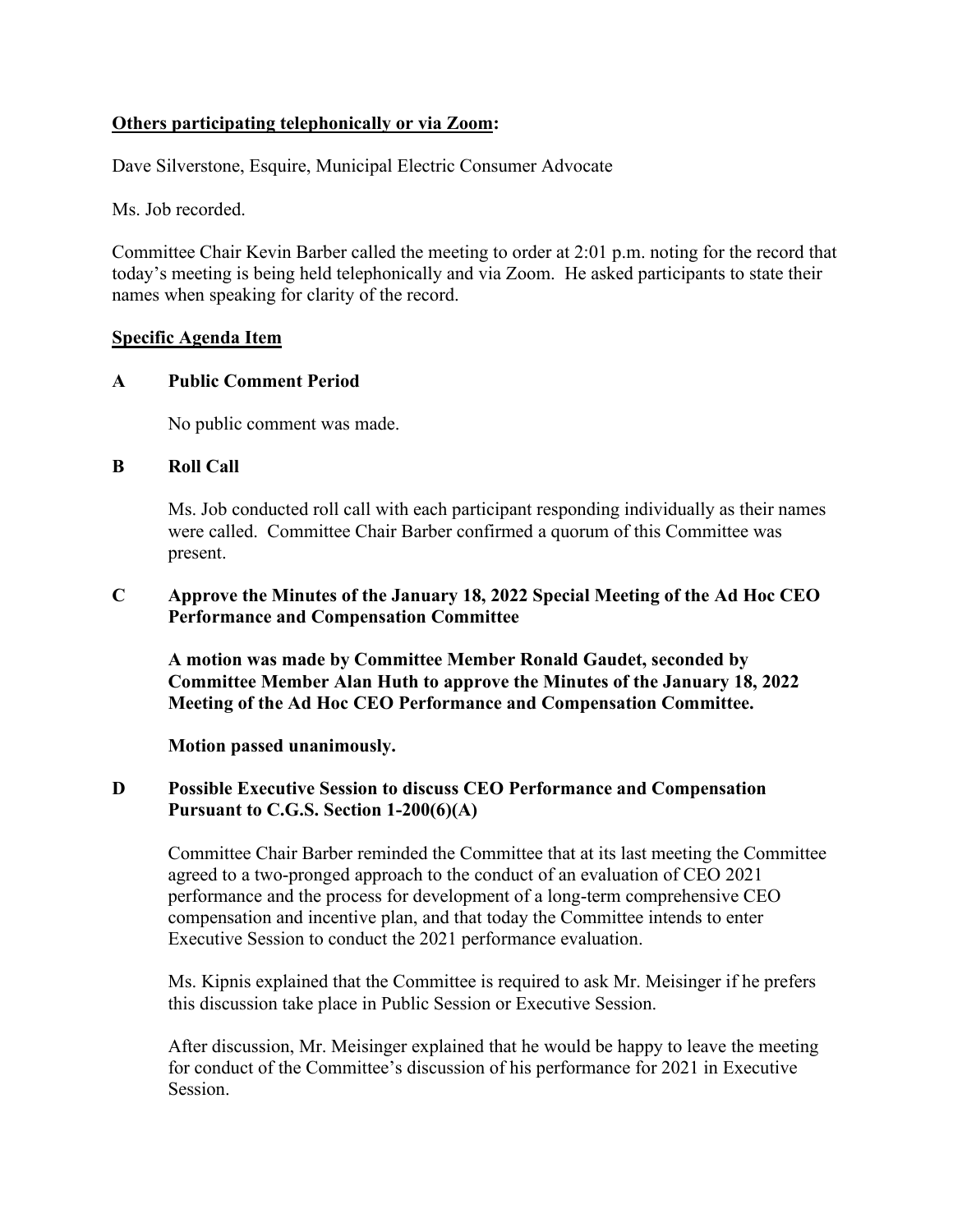Committee Chair Barber further explained that the Committee will utilize the APPA CEO evaluation form provided to this Committee in advance of today's meeting to conduct Mr. Meisinger's 2021 performance evaluation. He added that the section focusing on goals will be stricken from the form since goals had not been developed for 2021.

Mr. Meisinger added that if the Committee determines a percentage of his base salary for an incentive payment for 2021 performance, that he would like the Committee to explain how they arrived at the percentage of incentive payment they award. The Committee agreed.

At this time, Committee Chair Barber entertained a motion to enter Executive Session.

# **A motion was made by Committee Member Gaudet, seconded by Committee Member Christopher LaRose to enter Executive Session.**

## **Motion passed unanimously.**

**The basis for entering Executive Session is to discuss CEO Performance and Compensation Pursuant to C.G.S. Section 1-200(6)(A). Members of the Committee and non-Committee Board members Louis Demicco, Pete Johnson, George Kennedy and Mark Oefinger as well as CMEEC staff Ms. Job remained.**

**The Committee entered Executive Session at 2:13 p.m. with instructions to return to Public Session upon completion of discussion in Executive Session.**

### **The Committee re-entered Public Session at 3:51 p.m.**

Committee Chair Barber explained that no action was taken during Executive Session. He stated that the Committee did great work however they did not complete the task they set out to do. He explained that another meeting will be scheduled to do that.

## **E Discussion Regarding Use of Compensation Consultant, and Possible Vote to Retain Compensation Consultant**

Committee Chair Barber reminded the Committee that this topic was briefly discussed at this Committee's meeting on February 18, 2022. He explained that the Committee discussed creating a process for framing the annual CEO evaluation and review, as well as creating a comprehensive long-term CEO compensation, benefit and incentive package. Mr. Meisinger had explained to the Committee that last year, CMEEC conducted an extensive RFP which resulted in the engagement of Winston Tan of Intandem, LLC to conduct a staff compensation survey. Intandem assisted CMEEC with a comprehensive review of non-CEO CMEEC staff job descriptions and assisted with the creation of a staff compensation plan. He added that Intandem came highly recommended by others in the public power industry.